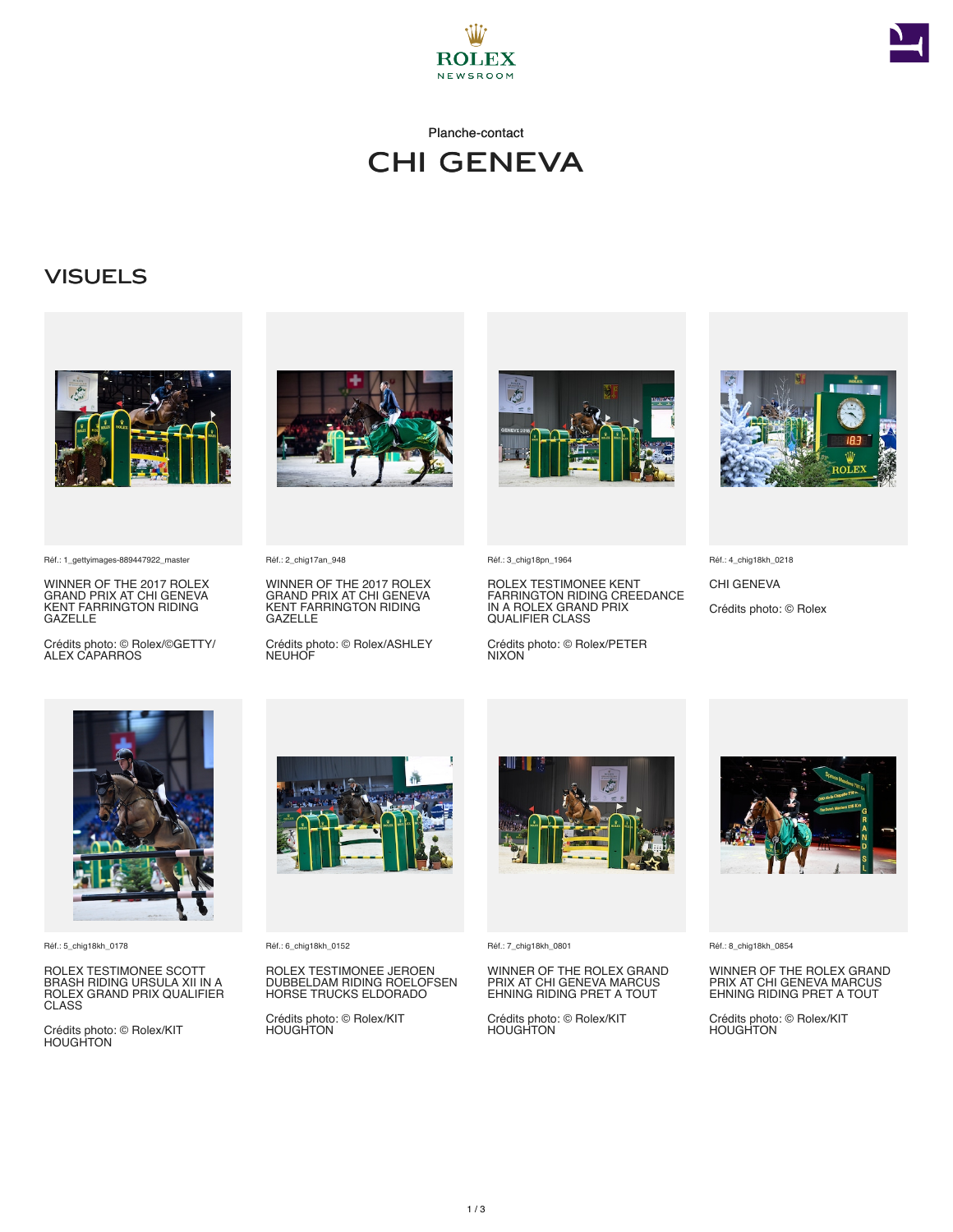

#### Planche-contact

# CHI GENEVA



Réf.: 9\_chig18kh\_0856

WINNER OF THE ROLEX GRAND PRIX AT CHI GENEVA MARCUS EHNING RIDING PRET A TOUT

Crédits photo: © Rolex/KIT HOUGHTON



SECOND PLACE IN THE ROLEX GRAND PRIX AT CHI GENEVA ROLEX TESTIMONEE STEVE GUERDAT RIDING ALBFUEHREN'S

Crédits photo: © Rolex/KIT HOUGHTON

Réf.: 10\_chig18kh\_0864

BIANCA



Réf.: 11\_chig18kh\_0904

THIRD PLACE IN THE ROLEX GRAND PRIX DARRAGH KENNY RIDING BALOU DU REVENTON

Crédits photo: © Rolex/KIT HOUGHTON



Réf.: 12\_chig18kh\_0887

ROLEX TESTIMONEE ANA IVANOVIC PRESENTING MARCUS EHNING WITH A ROLEX WATCH,<br>AFTER WINNING THE ROLEX<br>GRAND PRIX AT CHI GENEVA.<br>SECOND PLACE ROLEX<br>TESTIMONEE STEVE GUERDAT<br>AND THIRD PLACE DARRAGH **KENNY** 

Crédits photo: © Rolex/KIT **HOUGHTON** 



Réf.: 13\_chig18kh\_0895

ROLEX TESTIMONEE SIR JACKIE STEWART AND BASTIAN SCHWEINSTEIGER WITH THE ROLEX GRAND SLAM OF SHOW JUMPING TROPHY

Crédits photo: © Rolex/KIT **HOUGHTON** 



Réf.: 14\_chig18kh\_0912

ROLEX TESTIMONEE KENT FARRINGTON RIDING GAZELLE IN THE ROLEX GRAND PRIX

Crédits photo: © Rolex/KIT HOUGHTON



Réf.: 15\_chig18kh\_0913

ROLEX TESTIMONEE BERTRAM ALLEN RIDING HARLEY V. BISSCHOP IN THE ROLEX GRAND PRIX

Crédits photo: © Rolex/KIT **HOUGHTON** 



Réf.: 16\_chig18kh\_0916

ROLEX TESTIMONEE MARTIN FUCHS RIDING CLOONEY 51 IN THE ROLEX GRAND PRIX

Crédits photo: © Rolex/KIT HOUGHTON